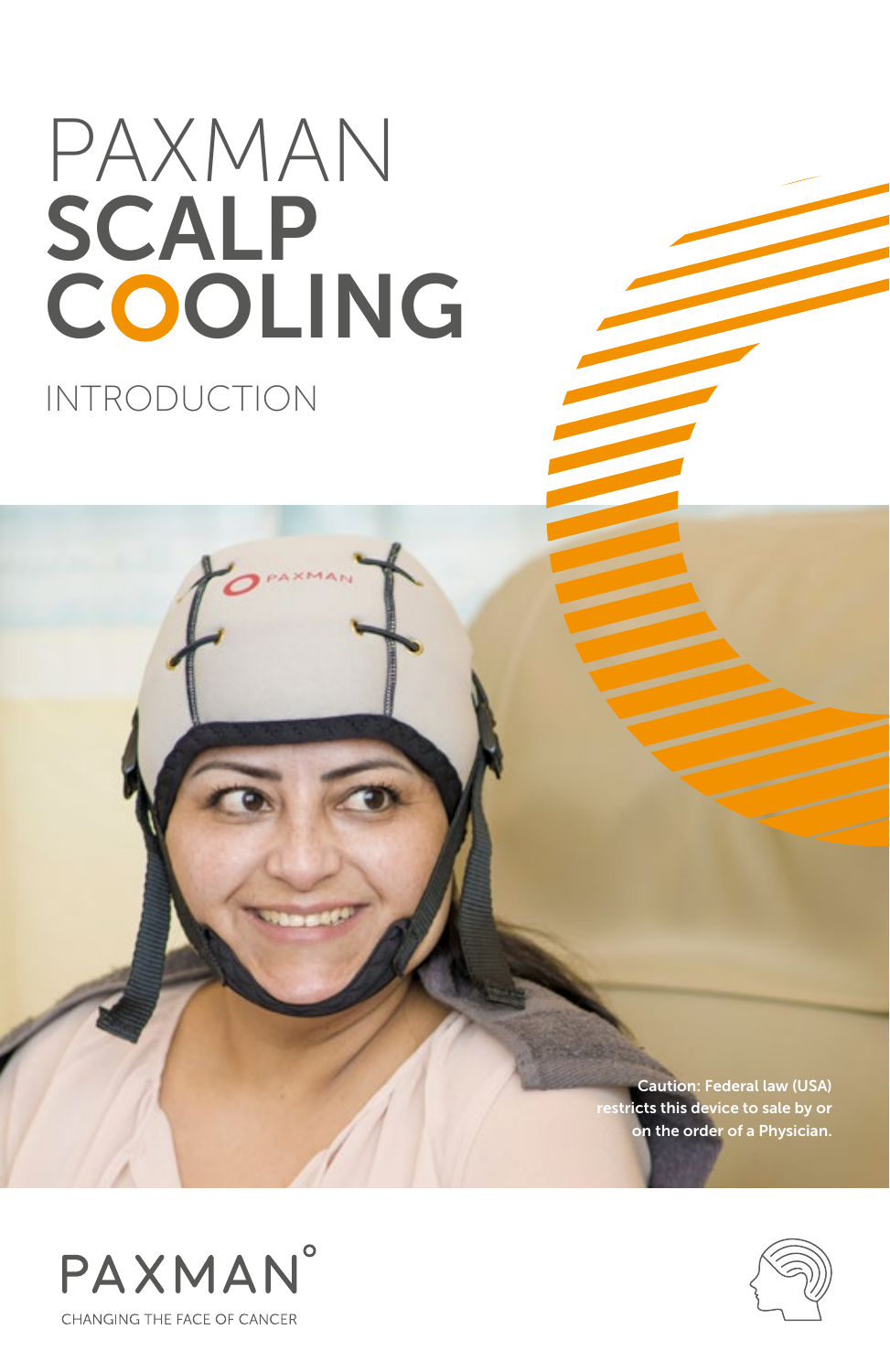2 | PAXMAN SCALP COOLING, INTRODUCTION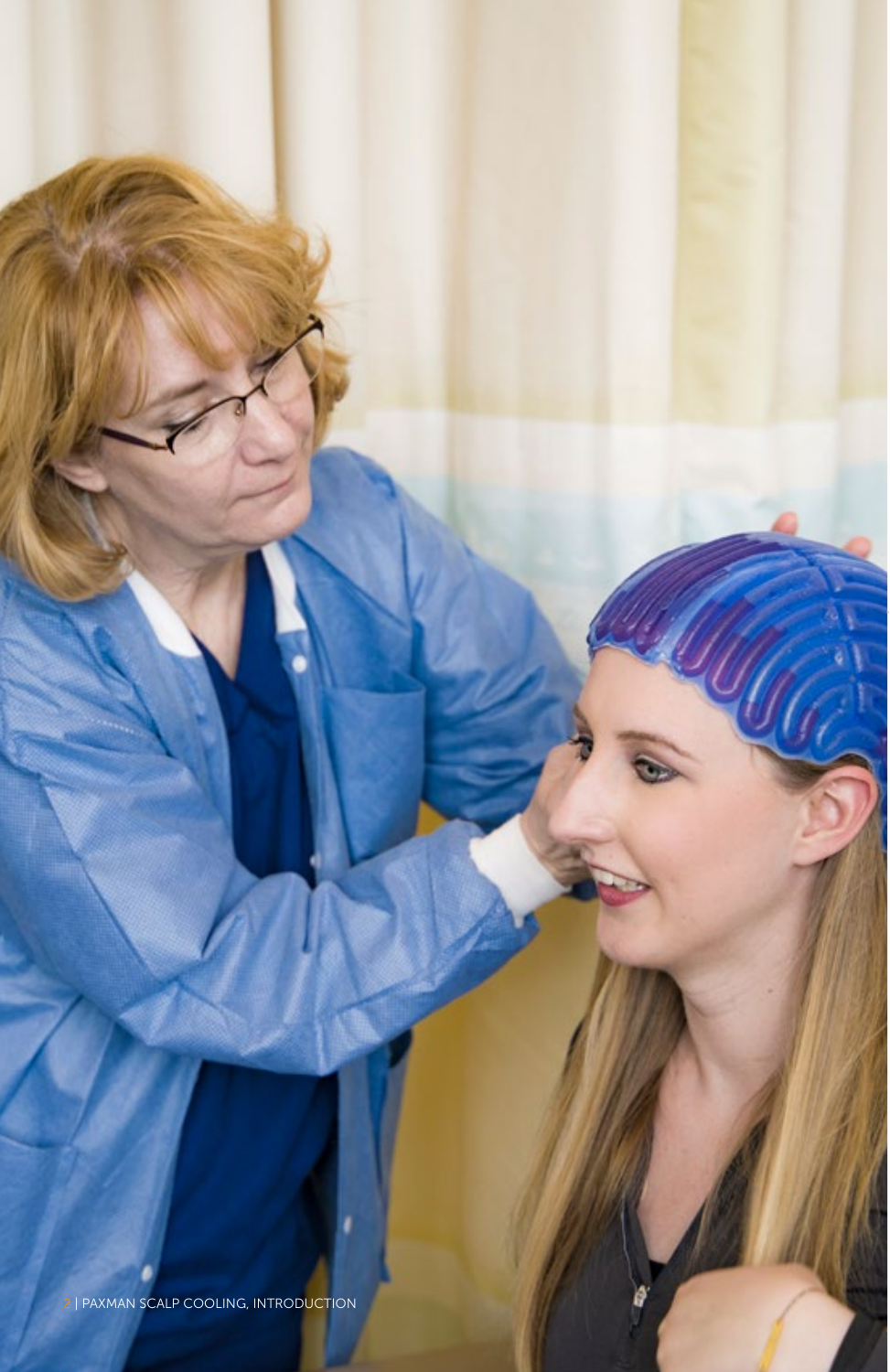

# LET'S START AT THE BEGINNING

We know that the prospect of losing your hair can be one of the scariest parts of facing chemotherapy.

#### Scalp cooling can help to retain your hair.

Knowing if cold capping is right for you is a decision only you can make, and it isn't necessarily an easy one. This booklet will lay out everything you will need to know to be able to make an informed choice, and guide you through from the beginning to the end of the process.

During a time when it can feel like everything is out of your control, scalp cooling can help to keep you feeling more like you. This is about being an individual, not a patient.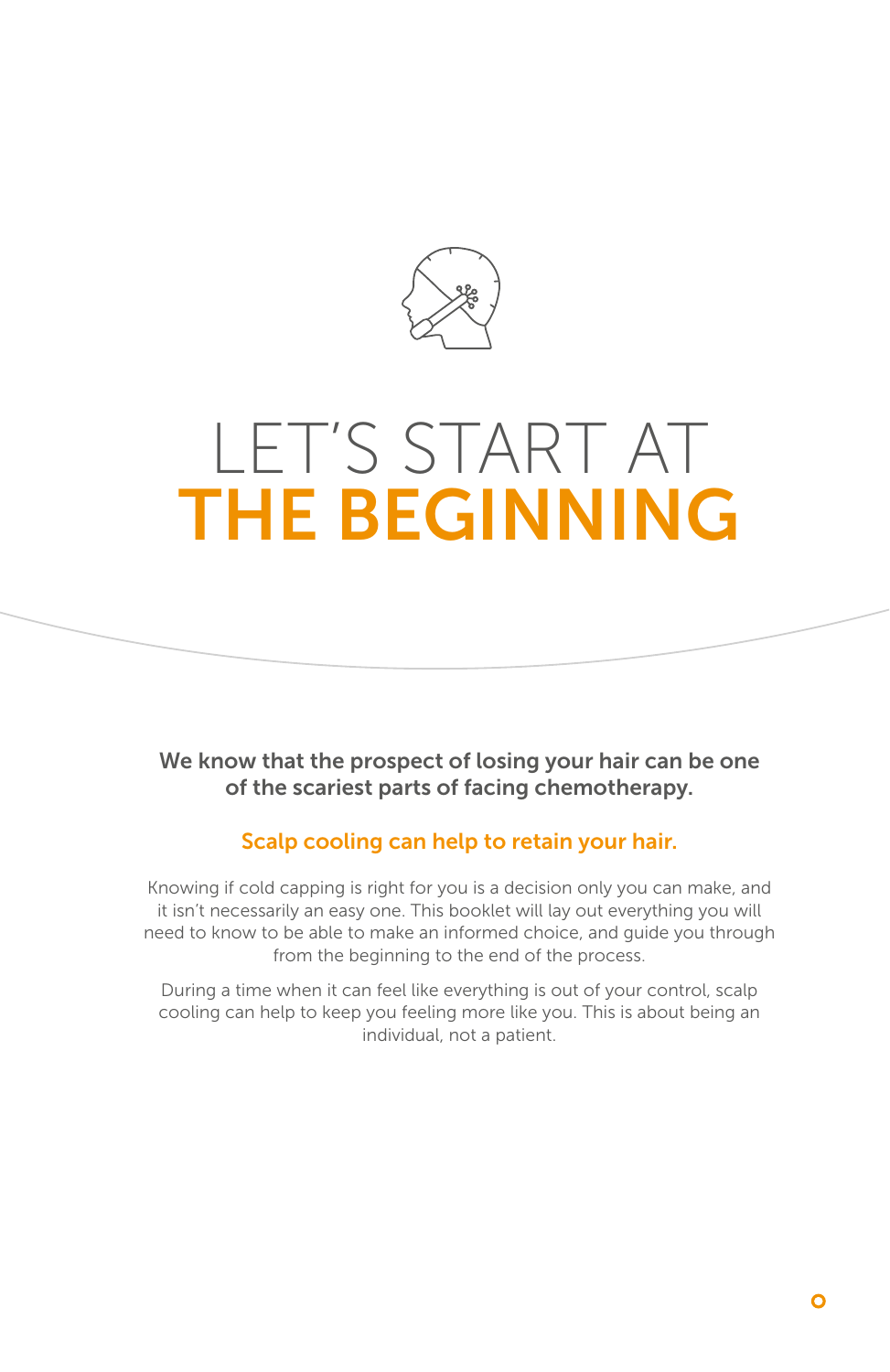### What is scalp cooling?

It is a simple treatment that can help to prevent hair loss caused by chemotherapy (chemotherapy-induced alopecia). Not all chemo drugs cause hair loss, but for those that do, scalp cooling is the only effective solution to this problem.

#### How does scalp cooling work?

Scalp cooling works in two ways. Most simply, by cooling the scalp, the blood flow to this area reduces to around 40%, meaning that less blood containing the chemotherapy drugs reaches the hair follicles. The cooling also causes the cells in the hair follicles to become dormant, meaning that they no longer rapidly divide, therefore any chemo drugs that do reach the follicles bypass the cells. The scalp reduces in temperature to between 68 and 72 degrees Fahrenheit. The result is minimized hair loss, and protection for the hair follicles. You must cold cap at every chemotherapy session to see the benefits of hair retention and the protection of follicles.

#### How does the Paxman system cool my scalp?

When you use the Paxman Scalp Cooling System, you will wear a cap which comes in two parts – the inner silicone cap and an outer cap cover. This cap attaches to the system which cycles coolant through the inner silicone cap. The coolant constantly cycles during your treatment, extracting heat from your scalp, and returning to the system to be re-cooled. The cap cover ensures a consistent all over fit and contact with the cap.

Scalp cooling is clinically proven to be the only way to combat chemotherapyinduced alopecia. Paxman have helped hundreds and thousands of men and women across the globe to retain their hair during chemo over the last few decades. We can help you too. It is really important to know however that scalp cooling isn't for everyone. This brochure should help you to make an informed decision.

## 77

*Watch our 'How it Works' video visit...*

#### *coldcap.com/what-to-expect*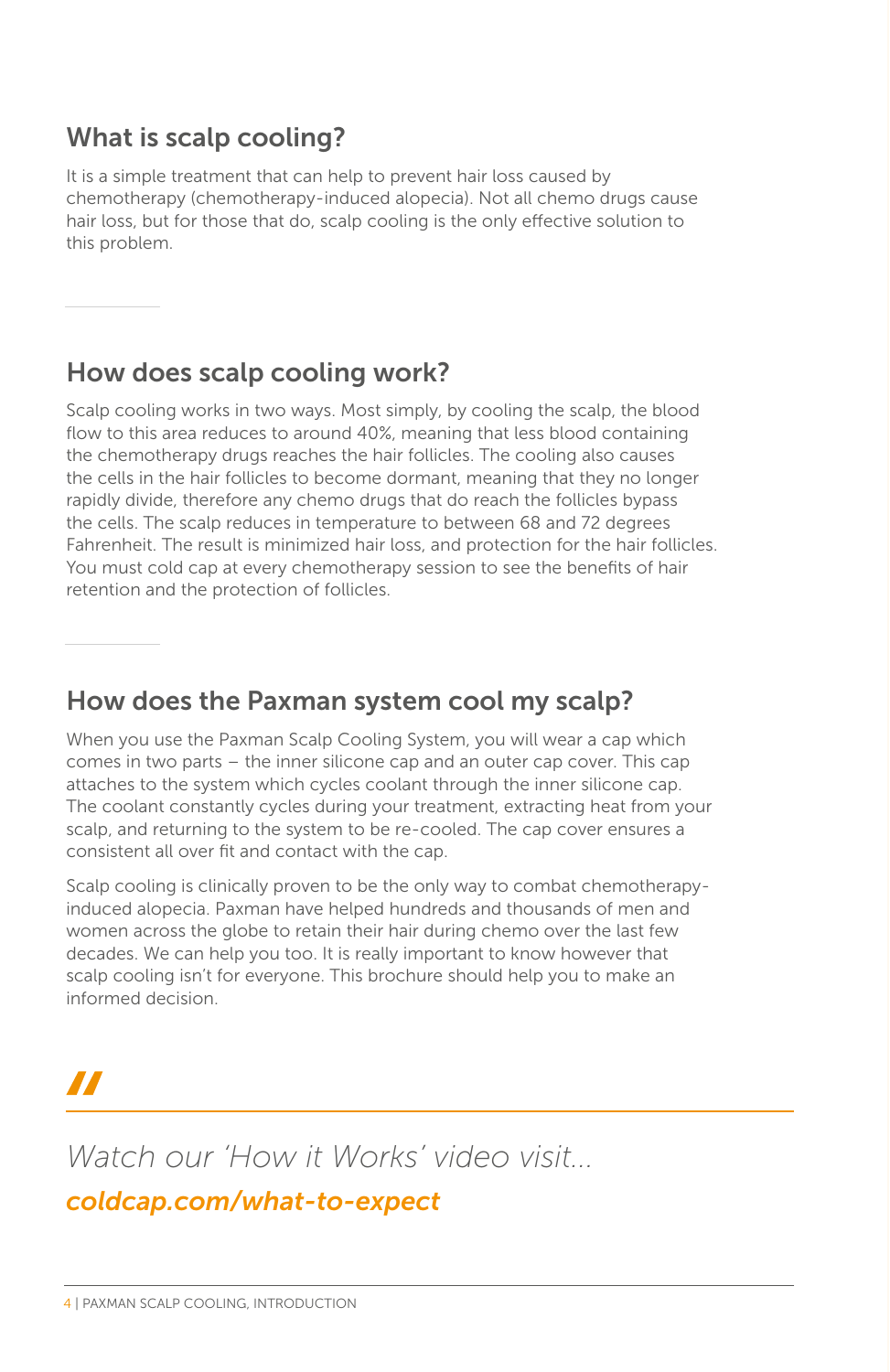#### Who can use the Paxman system?

Scalp cooling can be used by people with solid cancer tumors receiving alopecia inducing chemotherapy drugs.

#### Is there anyone who can't use the Paxman system?

Scalp cooling is contraindicated in pediatric patients and patients with the following:

- Cancers of the head and neck
- Cold sensitivity, cold agglutinin disease, cryoglobulinemia, cryofibrinogenemia, cold migraine, cold urticaria and post-traumatic cold dystrophy
- Hematological malignancies (leukemia, non-Hodgkin and other generalized lymphoma)
- Skin cancers including melanoma, squamous cell carcinoma and Merkel cell carcinoma
- Small cell carcinoma of the lung

*For more information on contraindications, please visit www.coldcap.com/data-and-reference*

#### Are there side effects that I need to be aware of?

Known side effects include chills, dizziness, headache, nausea, paresthesia (an abnormal sensation such as tingling, pins and needles or prickling of the skin), sinus pain and skin ulceration. All of these effects are temporary or transient in duration and are recognized as presenting low risk of harm.

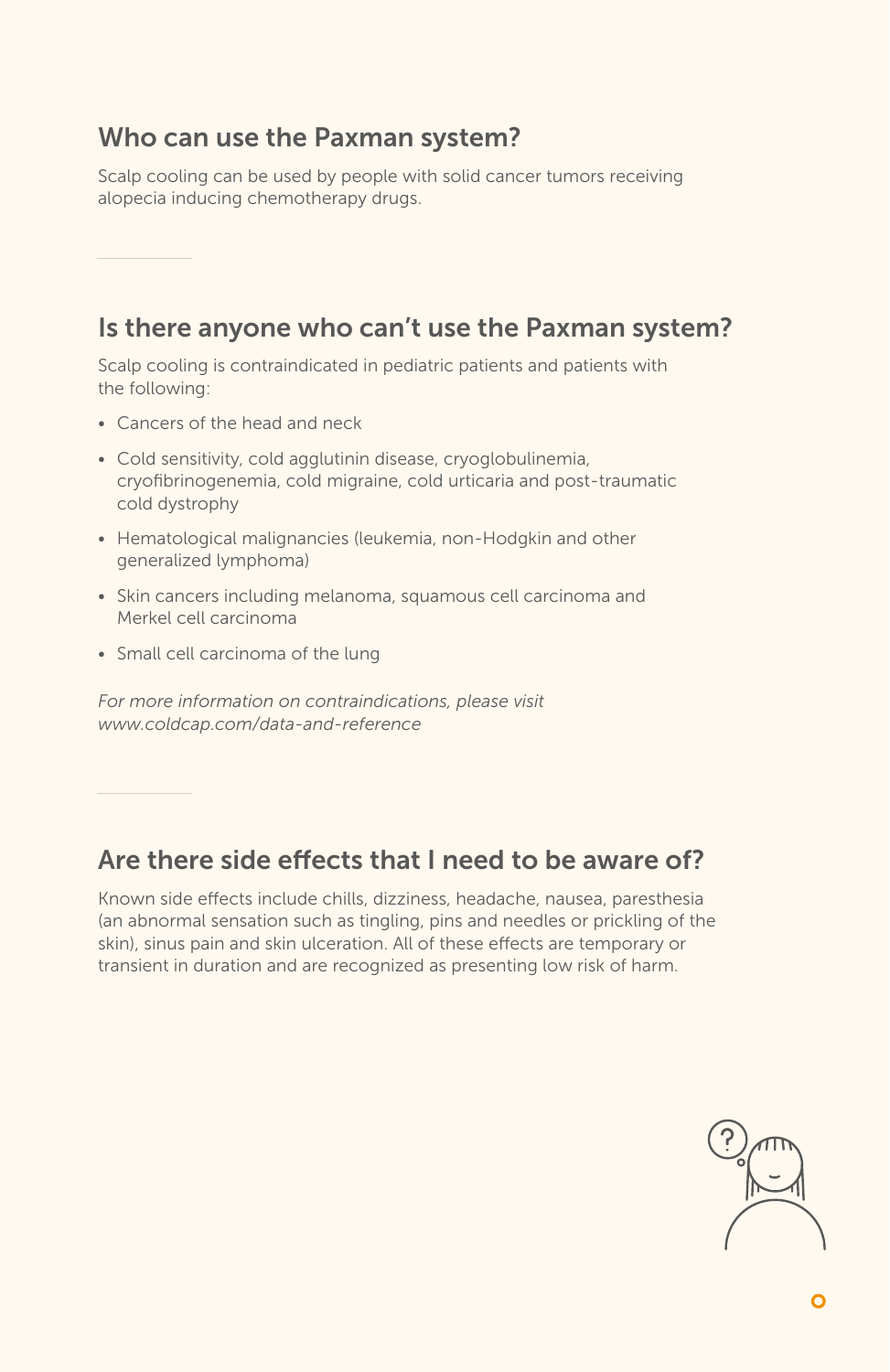### How effective is scalp cooling?

Scalp cooling results can vary a lot and is dependent on multiple factors including chemotherapy regimen, dose, duration of drug infusion, cap fit and chemotherapy drug metabolism. Everyone responds differently to scalp cooling, even when two people with the same diagnosis are treated with the same drug regimen they are likely to see different hair retention.

It is therefore so important to go in to the chemotherapy and scalp cooling process with a positive outlook. Everyone's view of a successful outcome will be different, but by scalp cooling you are giving yourself the best possible chance of retaining your hair and moving on from your chemotherapy looking as much like you as possible.

#### How much hair should I realistically expect to retain?

Be realistic, but also be positive – most drug regimens administered without scalp cooling would result in total hair loss. If you are expecting to have the same head of hair on the day you finish as the day you started, then you will be disappointed.

There are no hard or fast rules about hair retention, but currently our data looks like this - for taxanes, we see 70-80% of people retaining 50% of their hair. For anthracyclines we see 35-40% of people retaining 50% of their hair. Across the boards there is a 50% chance of retaining 50% of your hair. Some people will retain more, some will retain less.

We would always recommend giving the cold cap a try – you have a lot of hair to lose and potentially a lot to retain, and you will never need to wonder 'what if'

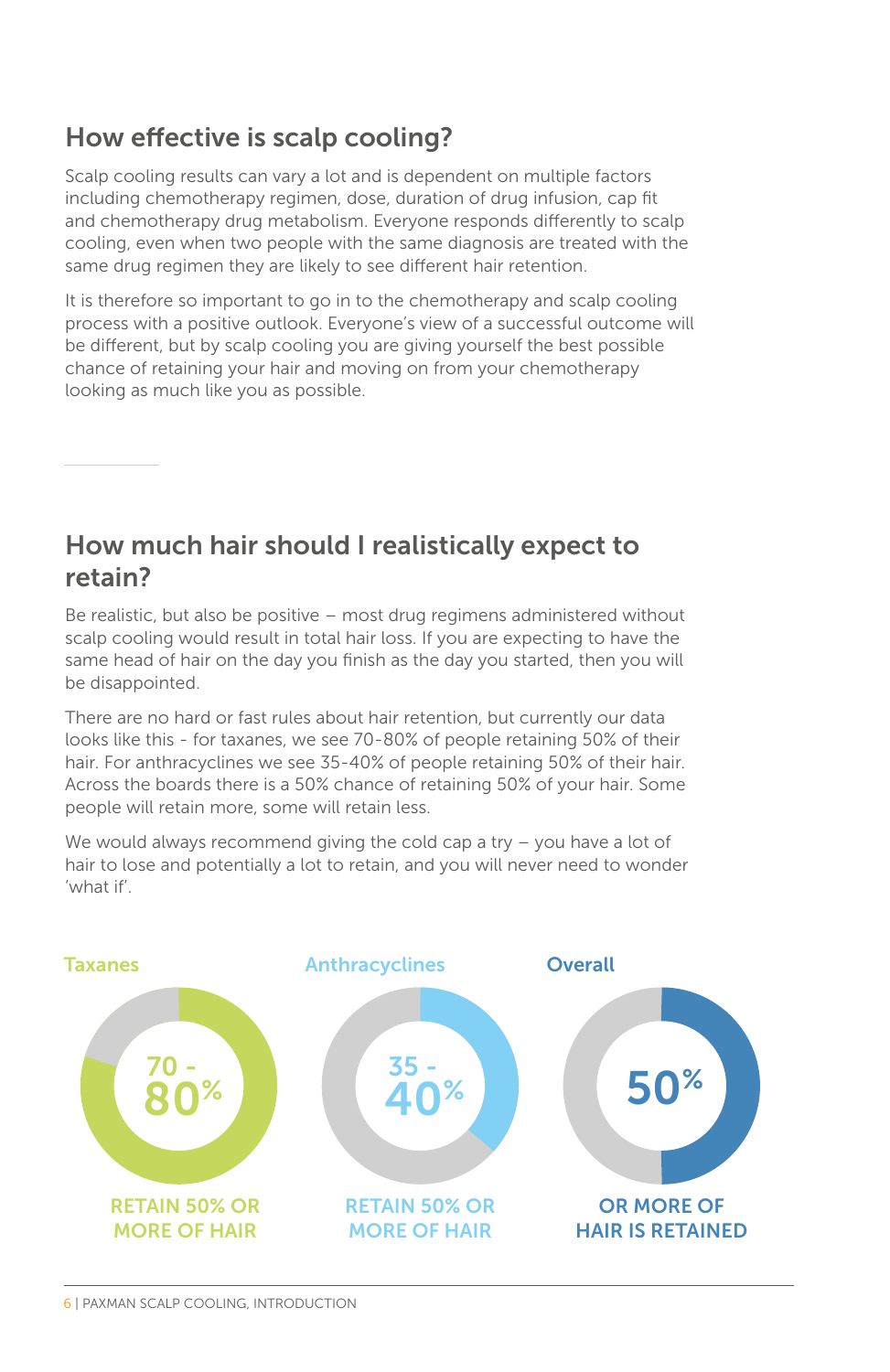#### Does scalp cooling help with regrowth?

Yes! Clinical data has shown that those who scalp cool will see hair regrowth that is faster, stronger and healthier than those that didn't scalp cool. As a result, we would always recommend that people continue to scalp cool even if they do lose a lot of hair, as it will give you a significant head start on regrowth.

### Does scalp cooling protect your follicles?

Yes! Studies have shown that using scalp cooling can help to prevent persistent alopecia that can be seen in up to 10% of patients who receive docetaxel. We would always recommend scalp cooling for anyone receiving docetaxel, not only to retain their hair, but to provide protection of the follicles.

# $\boldsymbol{H}$

### *To see more clinical data on scalp cooling visit...*

#### *paxmanscalpcooling.com/practice/clinical-efficacy*

### Is scalp cooling painful?

For the majority of people, the first 15 mins can be an intense experience and is often described as feeling like a tight 'ice cream' headache. Once you get through that first 15 mins your body will acclimatize and it will turn in to more of a numb feeling, with many people saying they just don't feel the cold anymore. Like going in to a cold pool, at first it is really cold, but you soon get used to the temperature.

Less than 3% of people find the treatment so intolerable that they discontinue use of the system. Some people have even asked if the system is working properly as it was nowhere near as cold as they though it would be.

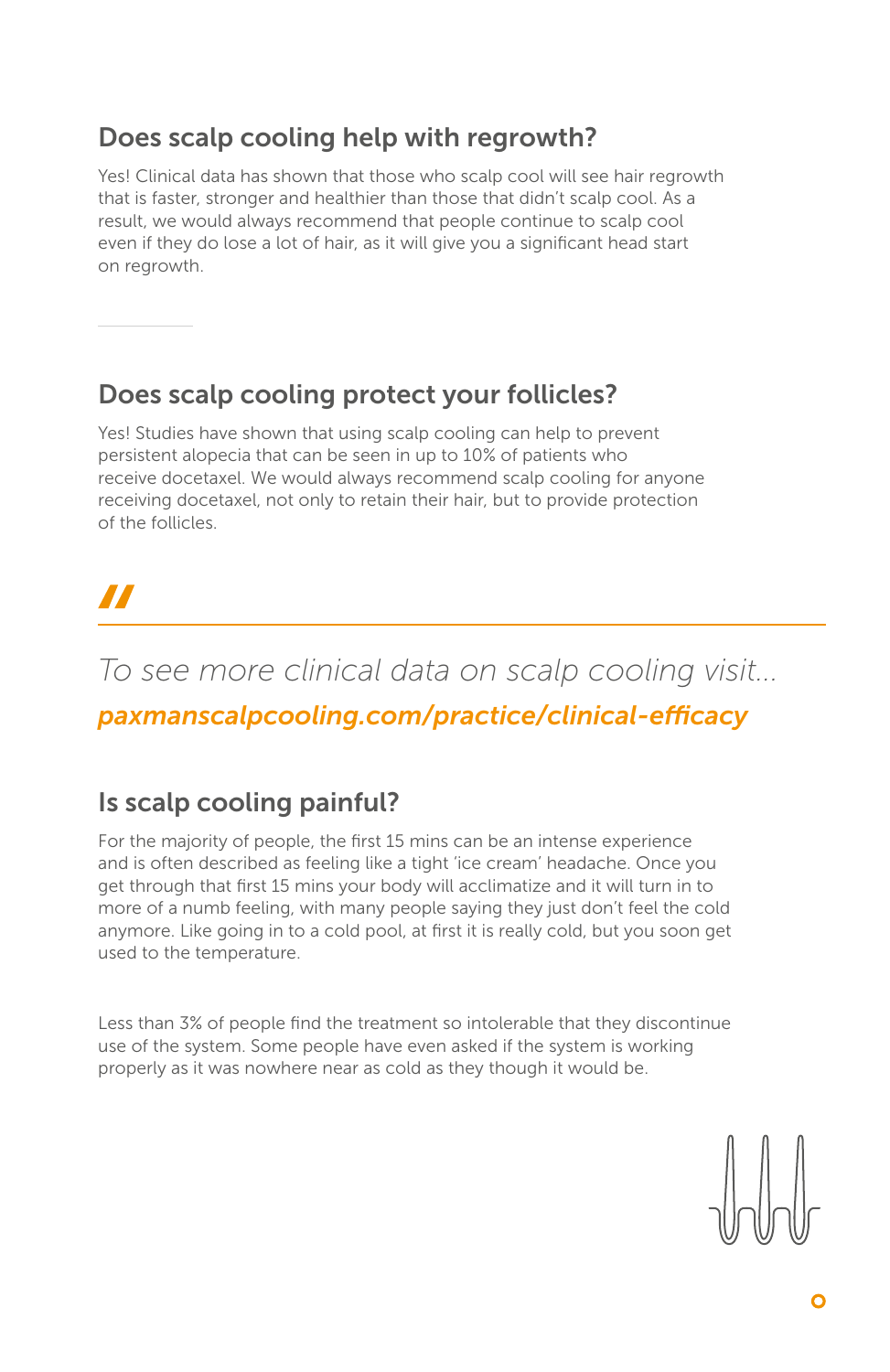#### How much will scalp cooling cost?

There is no charge for the personal cap kit and you purchase credits to cover each treatment cycle, which is loaded on to a pay-for-use token. Pricing is capped at \$2200 – this is the most you will pay no matter how many cycles of treatment you receive. *Please see below for cycle costs.*

| <b>Personal Cap Kit</b>           | No Charge                     |        |
|-----------------------------------|-------------------------------|--------|
| <b>Treatment 1-4</b>              | <b>S300</b><br>Per treatment  | Ó      |
| Treatment 5-6                     | <b>\$200</b><br>Per treatment | e<br>O |
| Treatment 7-12                    | <b>S100</b><br>Per treatment  |        |
| Pricing per patient is capped at: |                               |        |

### Is scalp cooling covered by insurers?

Insurance coverage for scalp cooling is not yet standard in the United States. We do however recommend that all patients submit a claim to their insurance companies as many have reported having received reimbursement. You can find guidance on our website to help make submitting your claim as easy as possible.

#### What about other payment options?

There are options for those who are unable to afford scalp cooling. Whether it is a GoFundMe page or support from a foundation or charity, there are ways in which the out of pocket costs can be covered.

You can find more information in our Foundations & Financial Support leaflet ask your clinical team for one or access on our website:

#### *coldcap.com/i-want-to-scalp-cool/financialsupport*

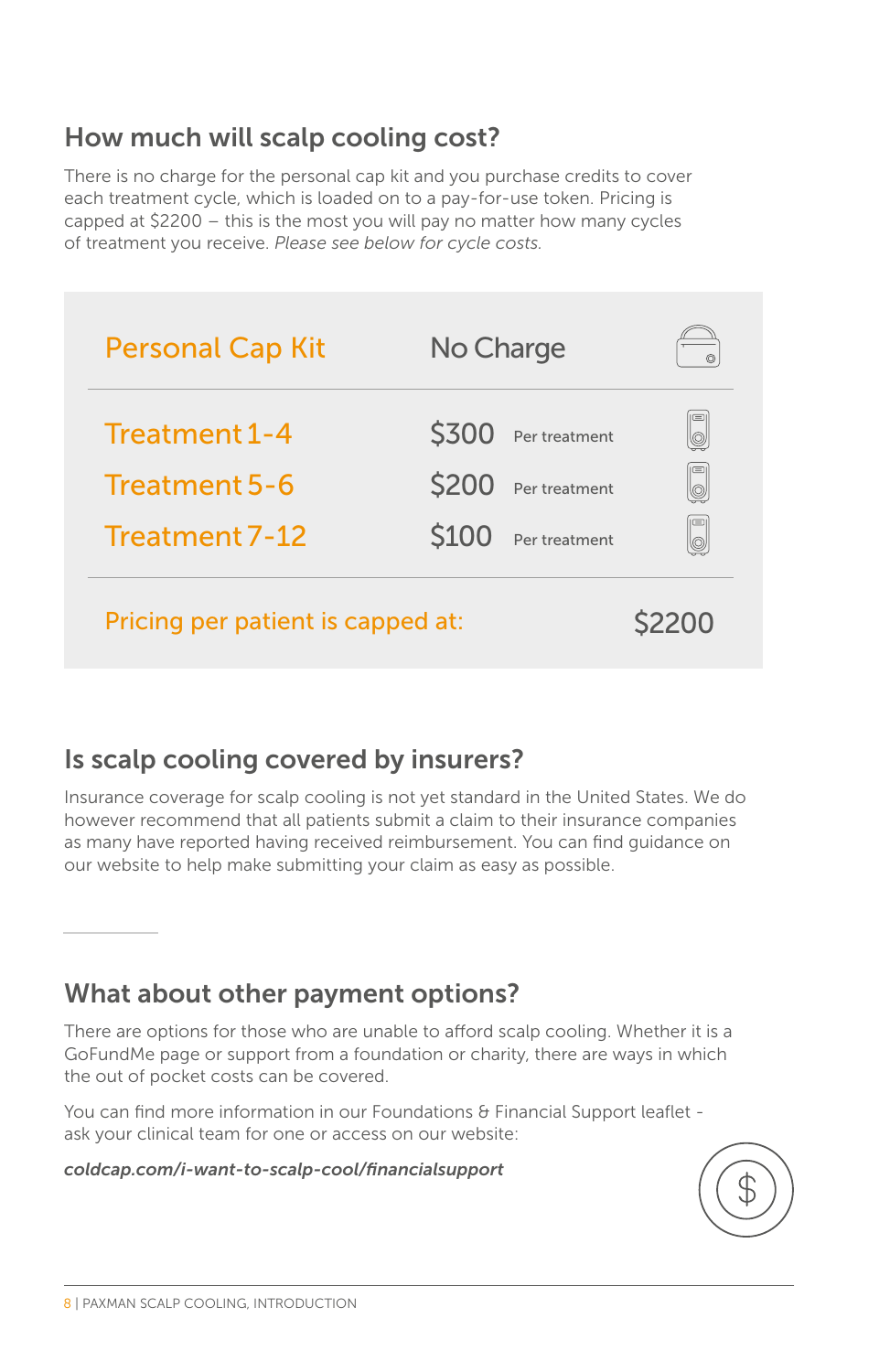#### The cap and the system

If you decide that scalp cooling is the right choice for you, your clinician will size you for your cap. Your physician will then fill out an enrollment form which you will sign and the form will be submitted to the Paxman Hub.

You will receive a phone call, usually within 24 to 48 hours to complete your payment, and there will be another call to confirm your shipping address. If we are unable to contact you by phone (please be aware it may be from an unlisted/unregistered number) there may be a delay in scheduling delivery.

# 77

### *You can find more information on the Hub here… coldcap.com/i-want-to-scalp-cool/paxmanhub*

*Please feel free to call the Paxman Hub on 844 572 9626 to confirm receipt of complete and accurate Enrollment Form once it has been faxed, or to make payment.* 

Your personal Cap Kit will be delivered to your home. The Kit includes everything you will need for your scalp cooling treatment:

- The cap and cap cover
- Treatment and hair care pack containing a towel, mirror, spray bottle, headband, shampoo and conditioner and cleaning wipes for your cap. This pack contains everything you will need for the treatment day itself to prep your hair, and to look after your hair in between treatments.
- Literature please read this carefully and in full. The included literature will instruct you on all you need to know to prepare for your treatment. It is really important that you have watched our tutorial videos [\(watch here\)](https://coldcap.com/support-guidance/tutorial-videos/) and practice preparing your hair and putting on your cap so that you are all ready for your first treatment.

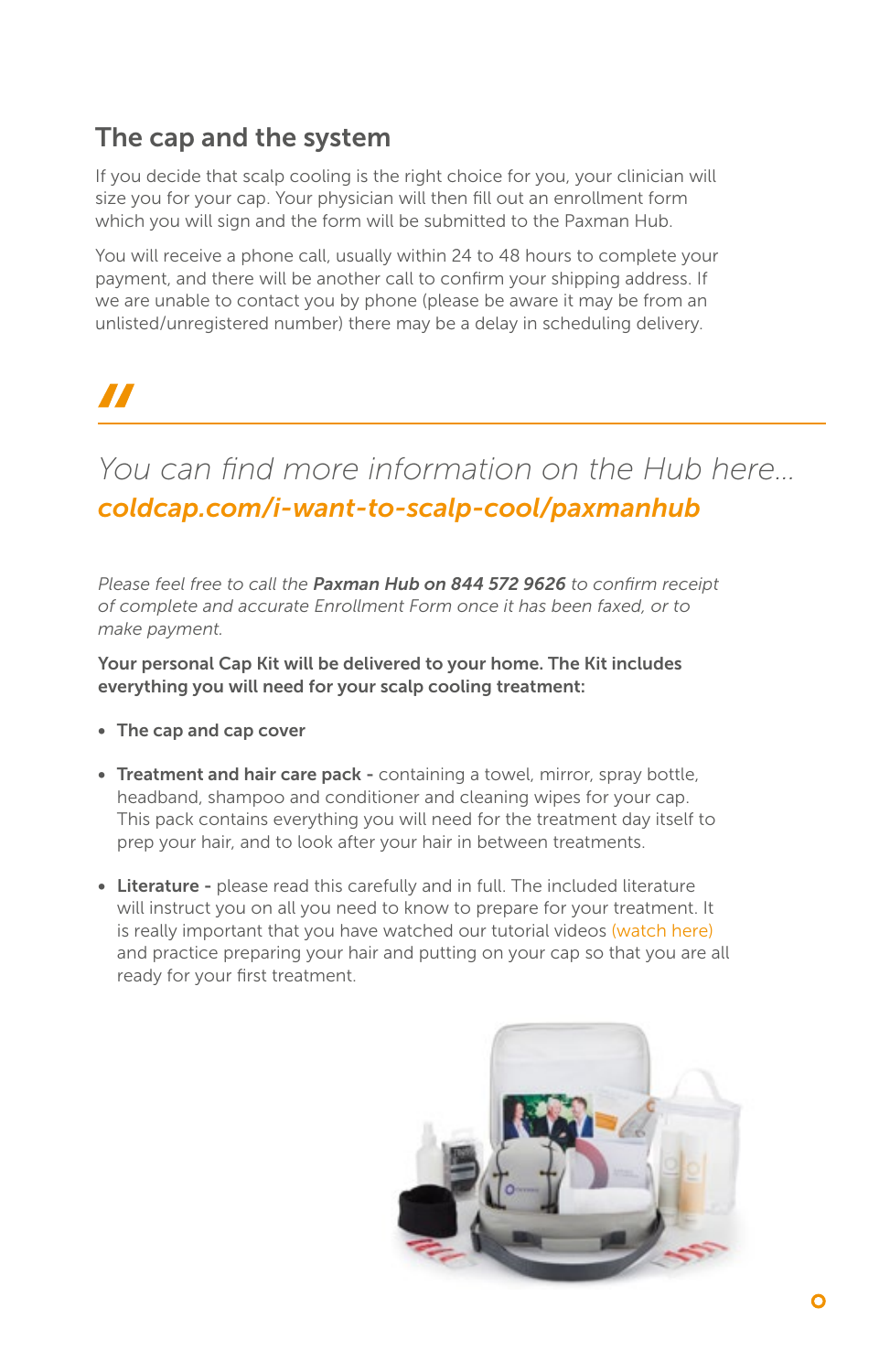# GETTING IN TOUCH

If you have any questions at all, please don't hesitate to get in touch. We are here to support you through the scalp cooling process beginning to end.



Your first port of call should be our website: coldcap.com It has a wealth of information, FAQs, support and guidance.

Alternatively, you can give us a call or send an email. To ensure you can speak to the appropriate person, please choose from the below options:

#### Patient support enquiries

patient@PaxmanUSA.com Paxman HQ 888 572 9626

#### Payment and Cap Kit shipment scheduling

hcp@PaxmanUSA.com 844 572 9626

#### Facebook Group

facebook.com/groups/PaxmanScalpCooling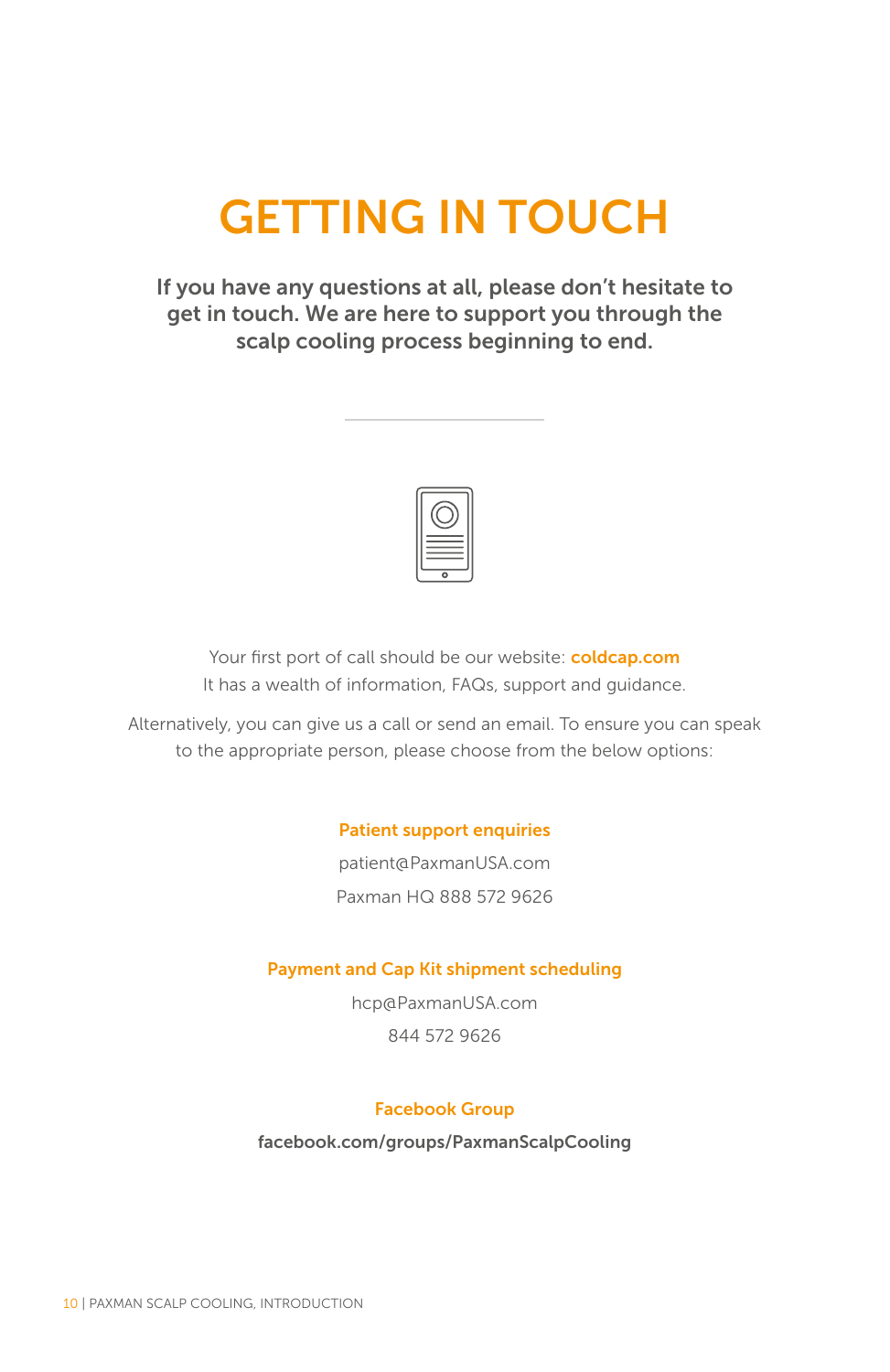# $\boldsymbol{H}$

*There's a community of people who are going through the same things as you are on our Facebook Group.*



If you are looking for help and support from people who are or have been through cold capping, you may find our Facebook Group useful. It's a private, international community with a really positive outlook, who can give you advice and guidance on what scalp cooling was like for them.

facebook.com/groups/ PaxmanScalpCooling